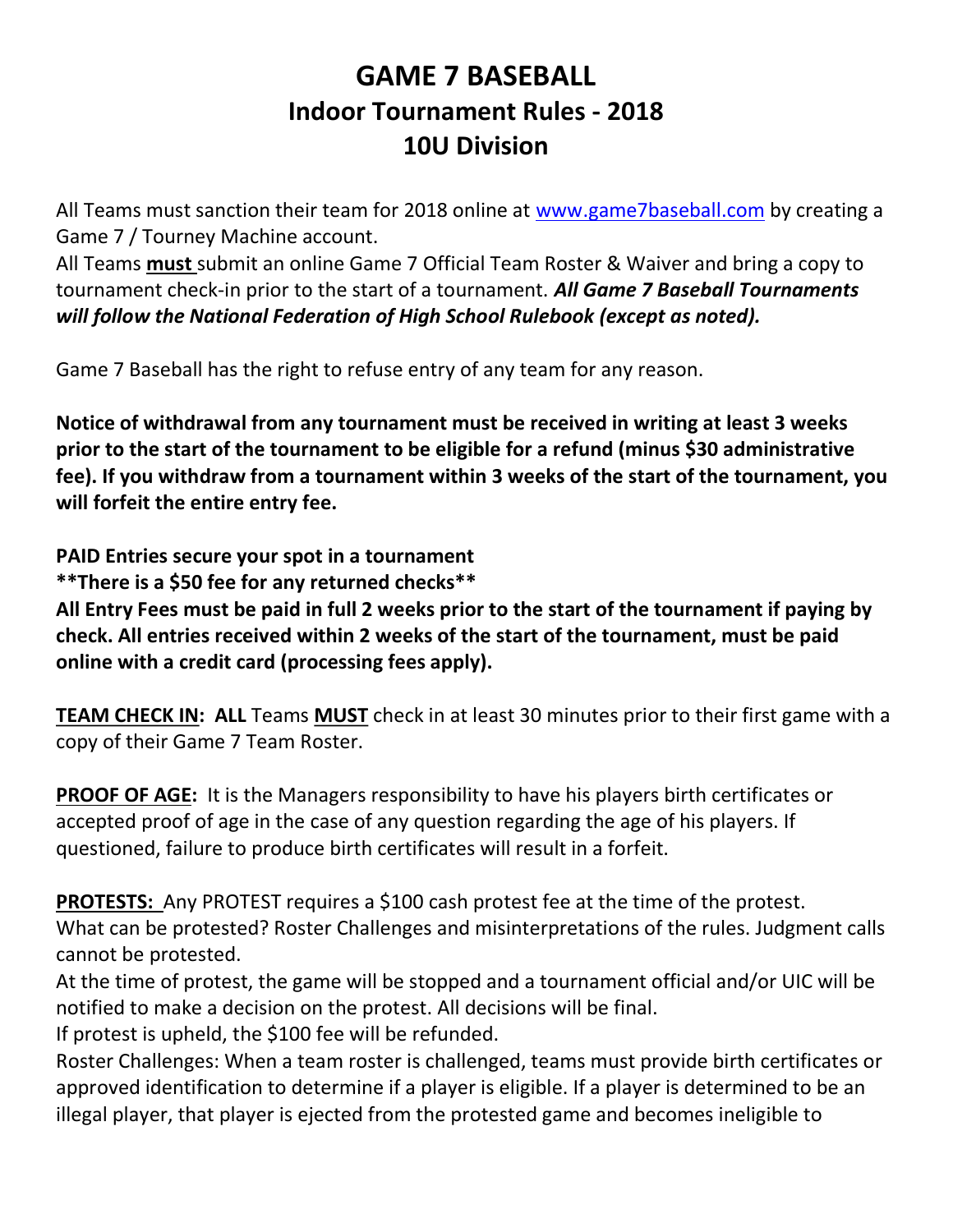participate for the remainder of the tournament. The protested game becomes a forfeit and that team becomes ineligible to participate in Bracket play.

## RAIN OUT / REFUND POLICY:

0 games completed = 100% refund (minus \$30 administrative fee)

1 game completed = 50% refund (minus \$30 administrative fee)

2 games completed = No Refund

\*Note: \$30 administrative fee will be waived if you choose to play in another Game 7 tournament that you haven't already registered for. \*

All Refund checks are issued within 10-14 business days from the last day of the scheduled tournament.

## RIVERS EDGE SPORTS COMPLEX:

NO Sunflower Seeds, NO chewing gum

NO smoking inside the building.

NO outside food or drinks may be brought into the building.

NO COOLERS!!

NO sitting or standing behind the net behind home plate

NO molded cleats (tennis shoes or turf shoes only)

#### GATE FEES:

A daily admission fee of \$3 will be charged at each tournament. (Cash Only) Uniformed players and 3 coaches are free. Children 12 and under are free.

## GAME TIME LIMITS:

6 innings or 1 hour 15 minutes, whichever comes first.

No new inning may start after the time limit has elapsed. A new inning automatically begins after the  $3<sup>rd</sup>$  out is recorded in the bottom half of the previous inning.

The official game clock starts at the conclusion of ground rules.

## All teams must be prepared to start 15 minutes prior to their scheduled game time. Pool Play games can end in a tie.

In Championship/Bracket play games, if the score is tied after all regulation innings have been played or time has expired, the game will proceed as follows until there is a winner. The last batted out will be put on  $2^{nd}$  base to start each inning, with 0 outs.

Game 7 Baseball reserves the right to alter, change or abbreviate tournament formats, when necessary, in order to complete the tournament.

#### RUN RULES:

12 runs after 3 innings, 10 runs after 4 innings, 8 runs after 5 innings.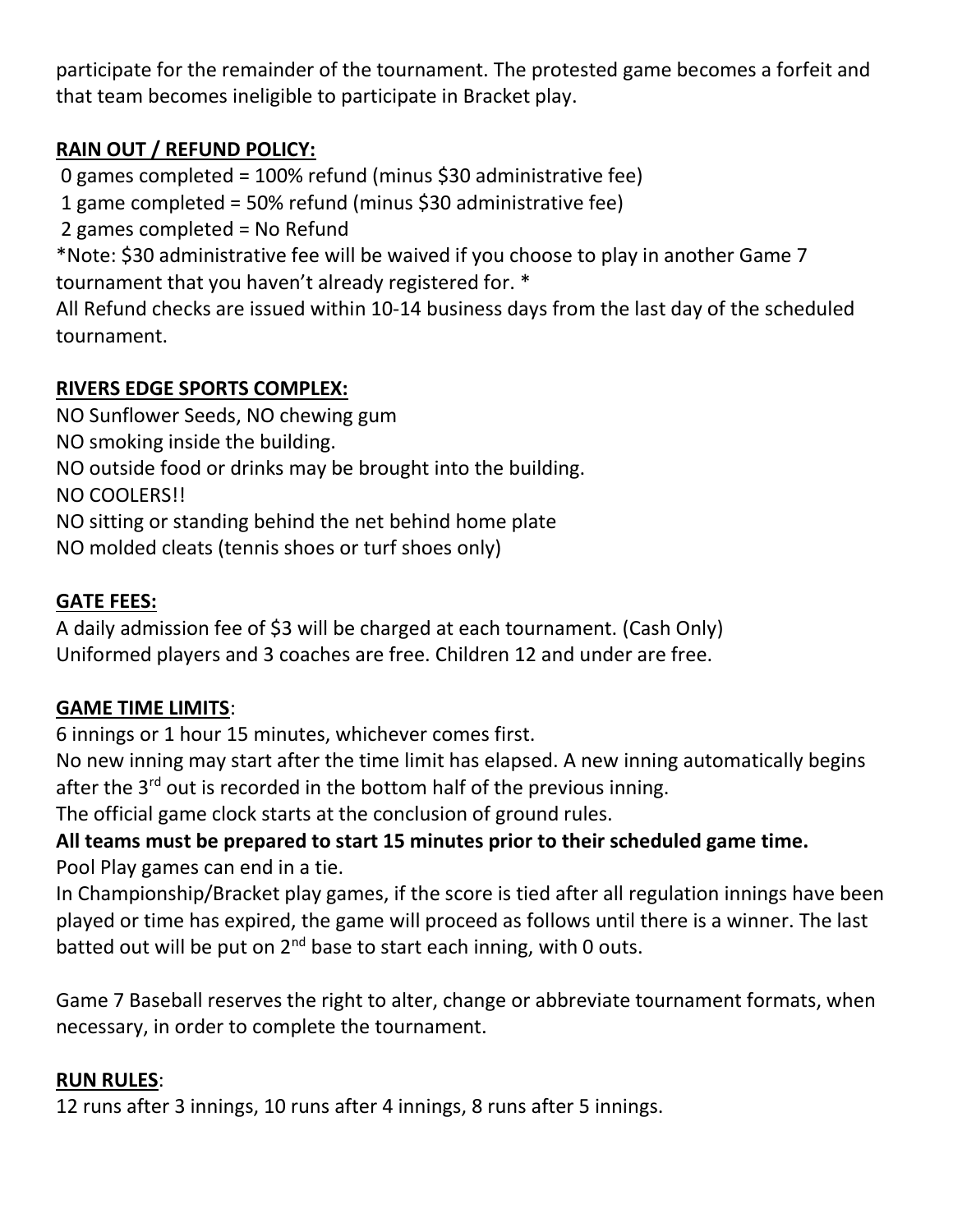HOME TEAM: In pool play, the Home Team will be determined by coin toss. The highest seeded team will be the Home Team during Bracket Play and the Championship Game.

LINE-UPS: Each team MUST prepare a written line-up, listing first and last names and numbers of all players/subs that are available prior to each game. Line-ups must be given to the home plate umpire at ground rules. Note: Once the line-up is submitted at ground rules, no additions/changes can be made.

## Batting Order Options:

- 1) Nine (9) batters
- 2) Nine (9) batters with a (DH), batting 9
- 3) Ten (10) batters with an (EH), batting 10
- 4) Continuous batting order, with free defensive substitution

Note: When batting a continuous batting order, if a player has to leave the game due to an injury/illness and cannot return to the game, he will not be penalized by taking an out in his spot in the batting order. Once that player leaves the game, the player is not eligible to return to the game in any capacity. If the line-up drops below nine (9) players, teams will take an out for the ninth player each time he is scheduled to bat.

Teams may start and finish a game with eight (8) players, but will take an out for the ninth spot in the line-up.

If the line-up drops below 8 players, the game will be considered a forfeit.

RE-ENTRY Rule: Starters may re-enter one time in their original spot in the batting order. Players listed as substitutes removed from the game are ineligible to return to that game. Forfeits: Recorded as 6-0.

**TIE BREAKERS:** In Pool Play, if all regulation innings have been played or the imposed time limit has expired and the score is tied, the game will end in a tie.

Pool Play - Tie Breaker Criteria:

- Head to Head (only when 2 teams are tied) Note: When 3 or more teams are tied, the tie breaker becomes Runs Allowed, and cannot revert back to the previous criteria of Head to Head
- Runs Allowed
- Runs Scored
- Game 7 Points
- Coin Toss

BASEBALLS: Game 7 will provide 4 baseballs for each game.

## GAME RULES:

ALL players MUST use wood bats NO cleats, turf shoes or tennis shoes only Pitching Distance = 46' Base Distance = 60'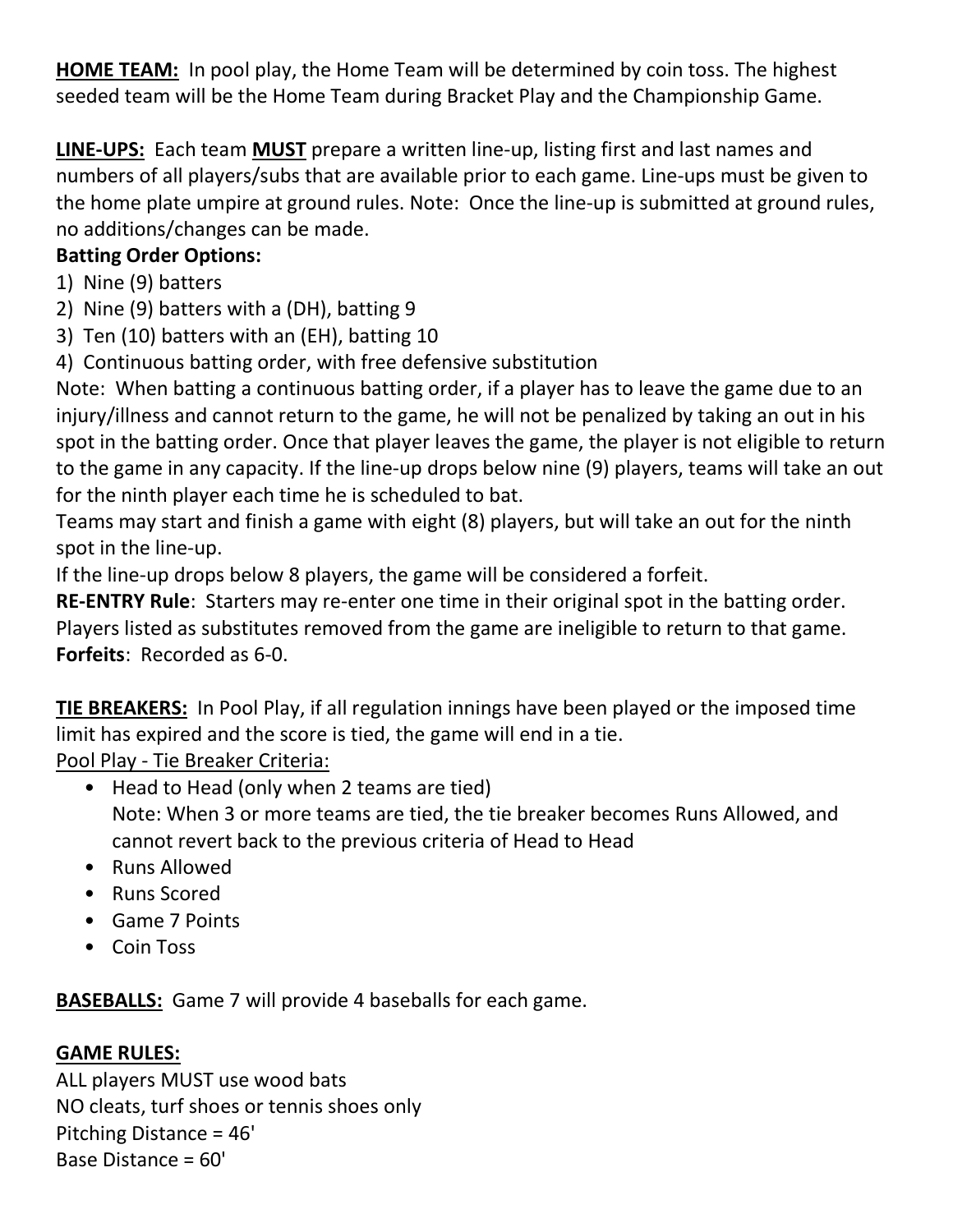Stealing - Yes (No leadoffs, base runners must hold the base until the ball leaves the pitcher's hand)

Penalty for leaving the base early = 1st time - Team warning, 2nd time - base runner is out. Steal Home - Yes

Dropped third strike - Yes

Infield fly rule – No

Balks enforced, No warnings

Maximum runs scored per half inning = 7

Intentional Walks: Any defensive manager/coach or player may instruct the umpire to issue a batter an intentional walk and award the batter first base. This may be done before pitching to the batter or on any ball/strike count. The ball shall be declared dead before making the award.

# PITCHING LIMITATIONS:

Coaches will need to turn in a completed pitching chart with signatures after each game. Teams will track their own pitching and will verify/sign the opposing teams pitching chart. Once the pitching chart is signed, it will be considered official.

- One (1) day maximum to pitch the next day  $=$  4 innings. The maximum number of innings a player can legally pitch and be available to pitch the next day.
- One (1) day maximum = 6 innings. The maximum number of innings a player can legally pitch in one (1) day.
- Three (3) day maximum = 8 innings. The maximum number of innings a player can legally pitch in three (3) consecutive days.

## Days of Rest:

- A player that pitches more than four (4) innings in one (1) day **MUST** rest the next day.
- A player that pitches eight (8) innings in two (2) consecutive days MUST rest the next day.
- A player that pitches three (3) consecutive days, regardless of total number of innings pitched, MUST rest the next day.

Once the pitcher is removed from the pitching position, he cannot return to pitch in the same game.

\*\*One (1) pitch will count as one (1) inning pitched\*\*

Once a pitcher throws a warm-up pitch, he becomes the pitcher of record.

Penalty: The pitching limit rule is in place to protect pitchers. If a coach violates the rule, there will be NO forfeit. The coach will have to remove the pitcher at that time and the coach will be ejected from the rest of the current game and serve a one (1) game suspension. We will not punish the players for coaches inability to protect the player's arm.